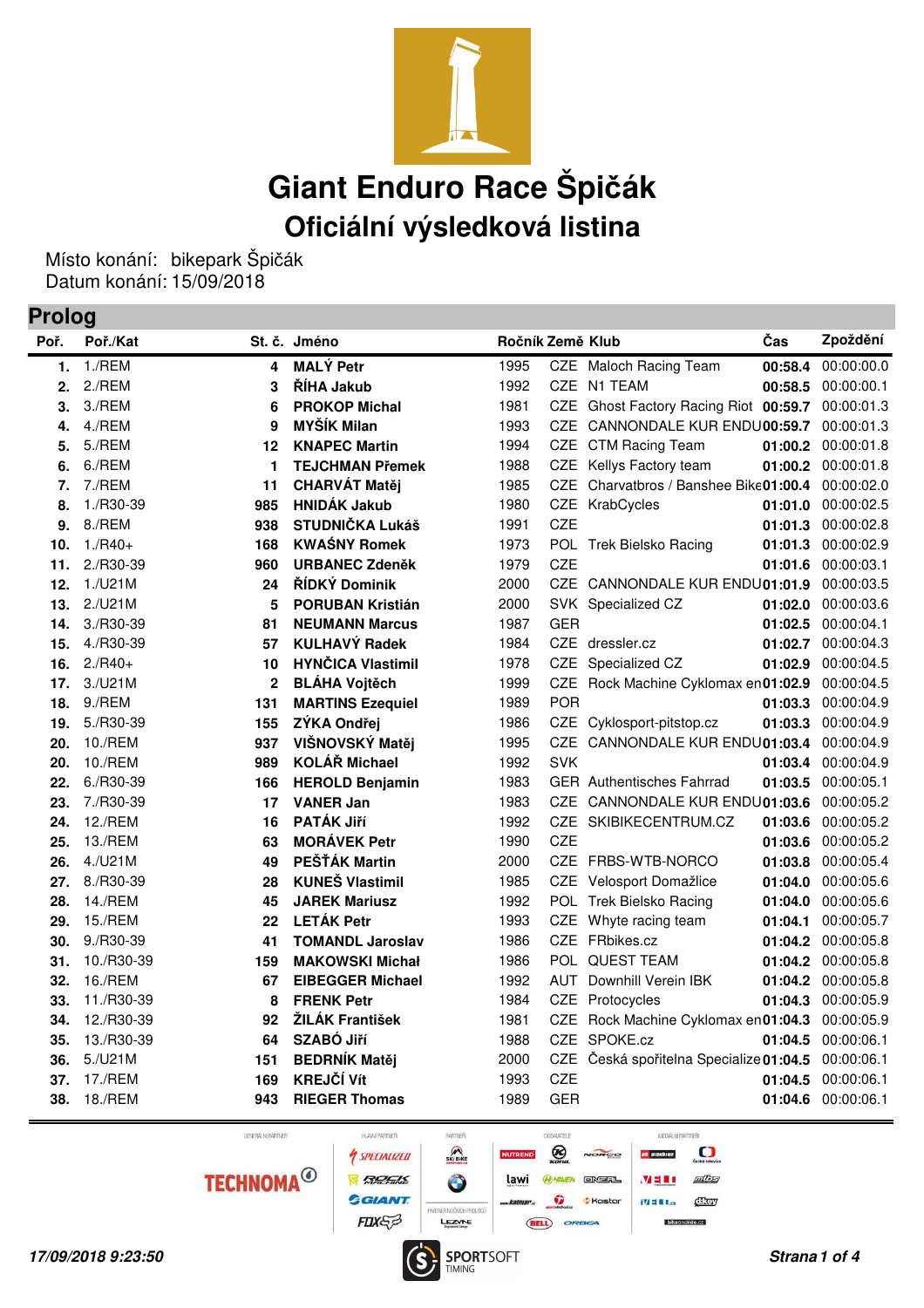## **Poř. Poř./Kat St. č. Jméno Ročník Země Klub Čas Zpoždění Prolog 39.** 14./R30-39 **73 PAPRSTKA Radim** 1987 CZE Maloja - Rocky Mountain Te01:04.6 00:00:06.2 **40. MÜLLER Florian** 19./REM **72** 1993 SUI **01:04.9** 00:00:06.5 **41. ADAMI Maxim** 6./U21M **19** 2001 CZE Norco Bicycles CZ **01:05.0** 00:00:06.6 **42. HYN** 3./R40+ **52 ČICA Petr** 1973 CZE Specialized.cz **01:05.1** 00:00:06.7 **43. PEKA** 20./REM **31 Ř Jakub** 1994 CZE KROSS ENDURO TEAM **01:05.1** 00:00:06.7 **44. SPALEK Michal** 15./R30-39 **27** 1983 SVK Sportservis Bratislava **01:05.2** 00:00:06.8 **45. HELCL Ond** 7./U21M **957 řej** 1999 CZE **01:05.5** 00:00:07.0 **46. GORY Nicolas** 21./REM **132** 1990 FRA **01:05.6** 00:00:07.2 **47.** 16./R30-39 **18 PAVLAS Jakub** 1987 CZE Canyon Amateur Enduro Te01:05.8 00:00:07.3 **48. HÄNEL Matthias** 22./REM **139** 1996 GER Bonefackers **01:05.8** 00:00:07.4 **49.** 17./R30-39 **26 ČERVENÝ Štěpán** 1987 CZE Gigantic Racing Team **01:05.8** 00:00:07.4 **50. BENEDIKT Ladislav** 23./REM **46** 1992 CZE Bike factory Strakonice **01:05.8** 00:00:07.4 **51. KUGLER Roman** 18./R30-39 **136** 1980 CZE SKIBIKECENTRUM.CZ **01:05.9** 00:00:07.5 **52. TRUMPORE Lee** 19./R30-39 **70** 1979 USA Yeti Cycles **01:06.2** 00:00:07.7 **52. KAŠPAR Ond** 24./REM **987 řej** 1990 CZE **01:06.2** 00:00:07.7 **54. 25./REM 51 PAVLAS Petr** 1990 CZE Canyon Amateur Enduro Te01:06.3 00:00:07.9 **55. MIKO Ladislav** 26./REM **38** 1989 CZE **01:06.3** 00:00:07.9 **56. FÉL Imrich** 20./R30-39 **935** 1987 CZE **01:06.6** 00:00:08.1 **57. KÁBA Martin** 27./REM **40** 1989 CZE **01:06.6** 00:00:08.2 **58. RABE Nick** 28./REM **951** 1997 GER **01:06.7** 00:00:08.2 **59. SEBASTIAN Zankl** 29./REM **164** 1991 GER **01:06.7** 00:00:08.3 **60. JAROŠ Milan** 30./REM **36** 1994 CZE **01:06.8** 00:00:08.4 **61. LETH Fred** 31./REM **926** 1995 DEN **01:07.0** 00:00:08.5 **61. SEIDL Maximilian** 21./R30-39 **952** 1987 CZE **01:07.0** 00:00:08.5 **63. MICHÁLEK Viktor** 22./R30-39 **21** 1980 SVK Cyklistický klub Stupava **01:07.1** 00:00:08.7 **64. HAVEL Jakub** 4./R40+ **54** 1975 CZE Bikefactory Strakonice **01:07.1** 00:00:08.7 **65. ŠPA** 8./U21M **60 ČEK Matěj** 1998 CZE Maloja-Rocky Mountain Team**01:07.2** 00:00:08.8 **66. MIXÁN Jan** 32./REM **43** 1989 CZE **01:07.2** 00:00:08.8 **67. FÖSLEITNER Paul** 33./REM **145** 1997 AUT Lietz Sport **01:07.2** 00:00:08.8 **68. REISNER Petr** 5./R40+ **961** 1975 CZE GIANT cycling team **01:07.3** 00:00:08.8 **69. DYNTAR Radko** 34./REM **162** 1990 CZE KrabCycles **01:07.3** 00:00:08.9 **70. STREHL Sebastian** 23./R30-39 **78** 1982 GER **01:07.3** 00:00:08.9 **71. DRENGUBÁKOVÁ Andrea** 1./RZ **44** 1990 CZE GHOST MOJEKOLO.cz **01:07.4** 00:00:09.0 **72. KUBEC Jan** 6./R40+ **94** 1977 CZE **01:07.4** 00:00:09.0 **73.**  $24/\text{R}30-39$  **141 ŠTRUNC Filip** 1982 CZE KOLA-BBM.CZ **01:07.5** 00:00:09.1 **74. GRABMÜLLER Jan** 25./R30-39 **116** 1981 CZE Bikefactory Strakonice **01:07.5** 00:00:09.1 **75. STRAKA Ji** 35./REM **144 ří** 1991 CZE **01:07.5** 00:00:09.1 **76. VOKATÝ Tomáš** 26./R30-39 **68** 1983 CZE Cipísek z Řáholce **01:07.5** 00:00:09.1 **77. JIRJAHN Patrick** 36./REM **69** 1990 GER www.mtb-nord-sued.de **01:07.6** 00:00:09.2 **78. POKORNÝ Lukáš** 27./R30-39 **123** 1986 CZE **01:07.6** 00:00:09.2 **79. SOJKA Libor** 37./REM **161** 1990 CZE Biketechnic.cz **01:07.9** 00:00:09.5 **80. STADLER Hanse** 7./R40+ **157** 1976 GER **01:07.9** 00:00:09.5 **81. VOKÁ** 38./REM **23 Č Jiří** 1993 CZE **01:08.0** 00:00:09.5 **82. ROU** 39./REM **25 ČEK Jan** 1994 CZE Ráj kol Kladno **01:08.0** 00:00:09.6 **83. HUBÁ** 28./R30-39 **29 ČEK Petr** 1984 CZE **01:08.1** 00:00:09.7 **84. WINTER Christian** 8./R40+ **147** 1977 GER RSV Rederberch e.V. **01:08.1** 00:00:09.7 **85. DREXEL Florian** 40./REM **944** 1992 GER **01:08.2** 00:00:09.7 **86.** 9./R40+ **984 PAJMA Martin** 1977 CZE Gigantic Racing Team **01:08.4** 00:00:09.9 **87. KANTA Martin** 41./REM **83** 1997 CZE **01:08.4** 00:00:10.0 **88. SZEP Milan** 10./R40+ **13** 1966 CZE RB-Bike Protocycles **01:08.5** 00:00:10.1 **89.** 29./R30-39 **947 ČERNÝ Jaroslav** 1983 CZE **01:08.6** 00:00:10.1

**TECHNOMA<sup>@</sup>** 

GENERÁLNÍ PARTNER

**4 SPECIALIZED ROCK GEANT** 

HLAVNÍ PARTNEŘI

 $\mathbb{R}$  $\bullet$ INER NOČNÍCH PROLOGI FOXER LEZWE

**90. ŠLAUF Petr** 30./R30-39 **128** 1984 CZE FRbikes.cz **01:08.7** 00:00:10.3

PARTNER

⊗ ROO **BA HAVEN** EMERIL ŵ **S** Kastar

ORI

**DODAWIELE** 

lawi

**BELL** 

MEDIÁLNÍ PARTNEŘI  $\mathbf C$ oh overbure  $101755$  $M \equiv 0$ 

bikean

 $CT<sub>37</sub>$ 

 $M \equiv 16$ 

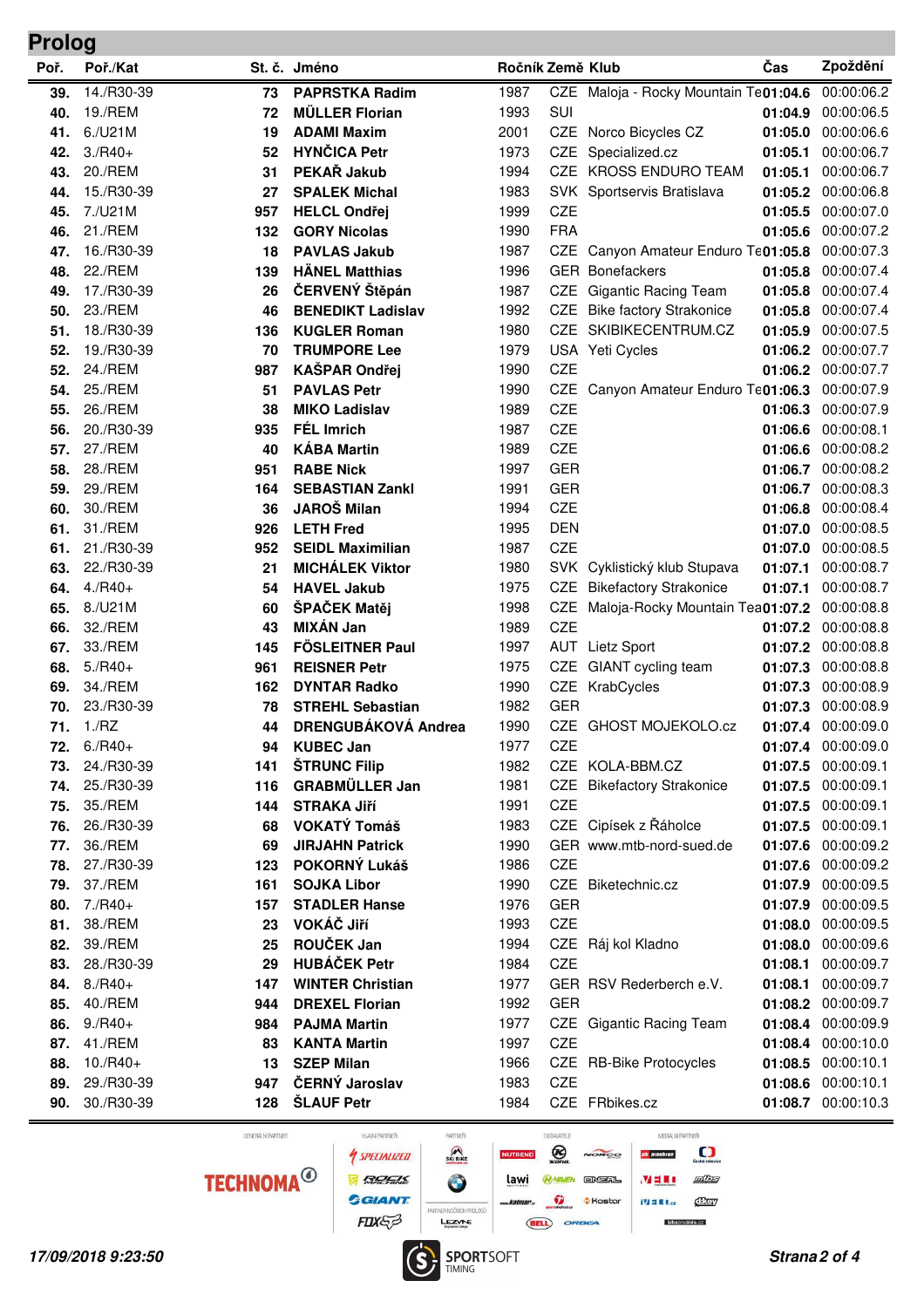| Proloa |  |  |  |
|--------|--|--|--|
|        |  |  |  |

| $\sim$<br>Poř. | Poř./Kat   |            | St. č. Jméno                   | Ročník Země Klub |            |                                                 | Čas     | Zpoždění           |
|----------------|------------|------------|--------------------------------|------------------|------------|-------------------------------------------------|---------|--------------------|
|                | 31./R30-39 | 988        | <b>KABÁT Jiří</b>              | 1985             | CZE        |                                                 | 01:08.8 | 00:00:10.3         |
| 91.            | 1./U21W    |            | <b>HAVLICKÁ Kristýna</b>       | 1998             |            | CZE Rock Machine Cyklomax en01:08.8             |         | 00:00:10.4         |
| 92.<br>93.     | 32./R30-39 | 111<br>266 | <b>WERNER Felix</b>            | 1986             | <b>GER</b> |                                                 | 01:09.1 | 00:00:10.6         |
| 93.            | 32./R30-39 | 963        | <b>KUBĚNA Lukáš</b>            | 1980             | <b>CZE</b> |                                                 | 01:09.1 | 00:00:10.6         |
| 95.            | $11./R40+$ | 91         | ŠPIČÁK Miroslav                | 1976             |            | CZE DMR bikes Katmar                            | 01:09.1 | 00:00:10.7         |
| 96.            | 34./R30-39 | 56         | <b>SEBESTYÉN Krisztián</b>     | 1984             |            | HUN Fro Racing                                  |         | 01:09.2 00:00:10.8 |
| 97.            | $12./R40+$ | 32         | <b>ŠIMERLE Ladislav</b>        | 1976             | CZE        | aspire sports                                   |         | 01:09.2 00:00:10.8 |
| 98.            | 35./R30-39 | 75         | VOŠTA Jan                      | 1979             | CZE        | SKIBIKECENTRUM.CZ                               | 01:09.3 | 00:00:10.9         |
| 99.            | 42./REM    | 48         | <b>VYKOUPIL Jan</b>            | 1992             |            | CZE Ellendereth Bike Team                       | 01:09.3 | 00:00:10.9         |
| 100.           | 36./R30-39 | 971        | <b>BUCHL Richard</b>           | 1984             | CZE        |                                                 |         | 01:09.6 00:00:11.1 |
| 101.           | 43./REM    | 66         | PITOŇÁK Richard                | 1989             | CZE        | <b>NOPOOR</b>                                   | 01:09.6 | 00:00:11.2         |
| 102.           | 37./R30-39 | 86         | <b>HERMANN Oskar</b>           | 1982             | <b>CZE</b> | Trail-guide.cz                                  |         | 01:09.7 00:00:11.2 |
| 103.           | 38./R30-39 | 89         | <b>HUBKA Lukáš</b>             | 1979             | <b>CZE</b> | Light Core team                                 | 01:09.7 | 00:00:11.3         |
| 104.           | 39./R30-39 | 77         | <b>BARTOŠEK Lukáš</b>          | 1988             |            | CZE BIKE CAJK                                   | 01:09.7 | 00:00:11.3         |
| 105.           | 40./R30-39 | 33         | <b>KRAMPERA Milan</b>          | 1981             | <b>CZE</b> |                                                 | 01:09.9 | 00:00:11.5         |
| 106.           | 41./R30-39 | 37         | MOŠNIČKA Lubomír               | 1980             |            | CZE Galaxy Cyklošvec Stevens 01:09.9            |         | 00:00:11.5         |
| 107.           | 42./R30-39 | 969        | <b>LOS Rostislav</b>           | 1983             | <b>CZE</b> |                                                 | 01:10.0 | 00:00:11.5         |
| 108.           | 43./R30-39 | 79         | <b>BOHMEIER Sascha</b>         | 1982             |            | GER RCG Weißenburg / Herobik 01:10.0            |         | 00:00:11.6         |
| 109.           | 44./REM    | 121        | <b>SLÁDEK Jan</b>              | 1991             | <b>CZE</b> |                                                 | 01:10.1 | 00:00:11.7         |
| 110.           | 45./REM    | 74         | <b>MILKA Václav</b>            | 1990             |            | CZE koloshop.cz                                 | 01:10.1 | 00:00:11.7         |
| 111.           | 44./R30-39 | 58         | <b>PROVOD Stanislav</b>        | 1985             | <b>CZE</b> |                                                 | 01:10.1 | 00:00:11.7         |
| 112.           | 45./R30-39 | 125        | ŠŤASTNÝ Martin                 | 1980             |            | CZE Norco Bicycles                              |         | 01:10.3 00:00:11.9 |
| 113.           | 46./REM    | 110        | <b>SASÍN Antonín</b>           | 1994             | <b>CZE</b> |                                                 |         | 01:10.4 00:00:12.0 |
| 114.           | 46./R30-39 | 117        | CÍSAŘ Adam                     | 1981             |            | CZE Avast Cyklo Šauer MTB tea 01:10.5           |         | 00:00:12.1         |
| 115.           | 47./R30-39 | 148        | <b>SENDLINGER Rainer</b>       | 1984             | AUT        | <b>RSV Garching</b>                             |         | 01:10.5 00:00:12.1 |
| 116.           | 48./R30-39 | 106        | <b>DURCHÁNEK Martin</b>        | 1985             | CZE        | SKIBIKECENTRUM.CZ                               | 01:10.6 | 00:00:12.1         |
| 117.           | $13./R40+$ | 152        | <b>SKUBA Jaromír</b>           | 1977             | CZE        | Haven team SK Svojkov                           | 01:10.6 | 00:00:12.2         |
| 118.           | $14./R40+$ | 146        | <b>BLECHA Josef</b>            | 1977             |            | CZE Author Team Stupno                          | 01:10.8 | 00:00:12.4         |
| 119.           | 49./R30-39 | 127        | <b>KOVÁŘ Peťas</b>             | 1982             | CZE        |                                                 | 01:10.8 | 00:00:12.4         |
| 120.           | 50./R30-39 | 970        | <b>KOTRBA Michal</b>           | 1980             | CZE        |                                                 | 01:10.9 | 00:00:12.4         |
| 121.           | $15./R40+$ | 126        | DRŠKA Štěpán                   | 1971             | <b>CZE</b> |                                                 | 01:10.9 | 00:00:12.5         |
| 122.           | 51./R30-39 | 107        | <b>BRYCHTA Pavel</b>           | 1987             | CZE KCK    |                                                 | 01:10.9 | 00:00:12.5         |
| 123.           | 47./REM    | 122        | <b>NOVOSÁD Tomáš</b>           | 1990             |            | CZE Maloch Racing Team                          |         | 01:11.0 00:00:12.6 |
| 124.           | 48./REM    | 158        | <b>KOMÍNEK Martin</b>          | 1992             | <b>CZE</b> |                                                 |         | 01:11.0 00:00:12.6 |
| 125.           | $16./R40+$ | 96         | <b>KOUDELKA Michal</b>         | 1978             |            | CZE AC Sparta Praha                             |         | 01:11.0 00:00:12.6 |
| 126.           | 52./R30-39 | 982        | <b>PILÁT Stanislav</b>         | 1988             | CZE        |                                                 |         | 01:11.3 00:00:12.8 |
| 127.           | $17./R40+$ | 47         | <b>VONDRUŠKA Petr</b>          | 1972             |            | CZE TJ Spoje Praha 3                            |         | 01:11.3 00:00:12.9 |
| 128.           | 9./U21M    | 946        | <b>WINNER Philipp</b>          | 1999             | <b>GER</b> |                                                 |         | 01:11.5 00:00:13.0 |
| 129.           | 10./U21M   | 167        | <b>PINDEL Maciej</b>           | 2001             |            | POL Trek Bielsko Racing                         |         | 01:11.6 00:00:13.2 |
| 130.           | 53./R30-39 | 90         | <b>GAL Lukacs</b>              | 1983             |            | HUN Fro Racing                                  |         | 01:11.7 00:00:13.3 |
| 131.           | 54./R30-39 | 35         | <b>WARD Simon</b>              | 1988             | <b>GBR</b> |                                                 |         | 01:11.8 00:00:13.4 |
| 132.           | 55./R30-39 | 87         | <b>CHLUP Ondrej</b>            | 1988             | CZE        |                                                 |         | 01:11.8 00:00:13.4 |
| 132.           | $18./R40+$ | 112        | <b>KADANĚ Daniel</b>           | 1978             | CZE        |                                                 |         | 01:11.8 00:00:13.4 |
| 134.           | 56./R30-39 | 923        | <b>OFNER Jan</b>               | 1979             | CZE        |                                                 |         | 01:12.1 00:00:13.6 |
| 135.           | 49./REM    | 62         | <b>BEČKA Jiří</b>              | 1993             |            | CZE Trail-guide.cz                              | 01:12.1 | 00:00:13.7         |
| 136.           | $19./R40+$ | 965        | SMÍŠEK Ondřej                  | 1978             | CZE        | Cyklopujcovna.com                               |         | 01:12.2 00:00:13.7 |
| 137.           | $20./R40+$ | 59         | <b>KRSEK Martin</b>            | 1966             | CZE        | CANNONDALE KUR ENDU01:12.3 00:00:13.9           |         |                    |
| 138.           | 50./REM    | 135        | <b>STIEBELLEHNER Christian</b> | 1995             | AUT        | <b>Bike Team Ginner</b>                         |         | 01:12.3 00:00:13.9 |
| 139.           | $21./R40+$ | 53         | <b>VESELÝ Jaroslav</b>         | 1970             | CZE        | Koloshop Team                                   |         | 01:12.4 00:00:14.0 |
| 140.           | 57./R30-39 | 130        | <b>FRITSCH Matthieu</b>        | 1984             | <b>FRA</b> |                                                 |         | 01:12.4 00:00:14.0 |
| 141.           | 51./REM    | 84         | <b>IKONOMIDIS Daniel</b>       | 1994             | CZE        | Commencal FDF                                   |         | 01:13.0 00:00:14.6 |
| 142.           | 58./R30-39 | 160        | <b>SVOBODA David</b>           | 1988             |            | CZE Pink Unicorn Enduro Noma 01:13.0 00:00:14.6 |         |                    |

GENERÁLNÍ PARTNER

HLAVNÍ PARTNEŘI **SPECIALIZED RACETAS GGIANT** FOXES



DODAVATELÉ

**BELL** ORBEA